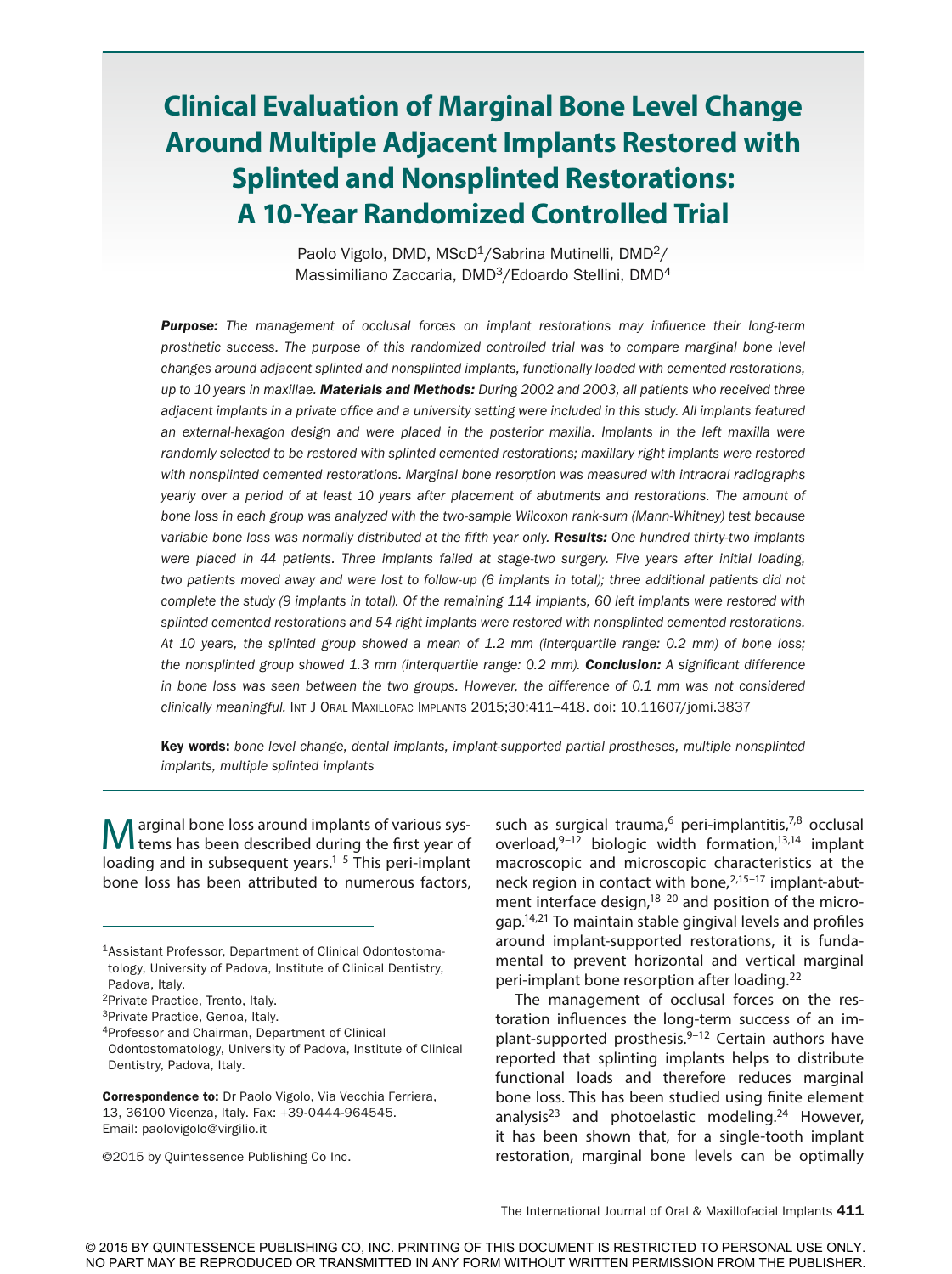maintained, even though single implant restorations are subjected to higher forces of differing vectors.<sup>25-29</sup> This has also resulted in an increased use of nonsplinted implants to replace adjacent missing teeth, in an effort to optimize esthetics and circumvent the problem of non–passively fitting frameworks. $30,31$  A previous 5-year follow-up report of the current patient population indicated that there was no evidence of a clinically relevant difference in the behavior of the peri-implant marginal bone when nonsplinted implants or splinted implants were used. $32$  One advantage of nonsplinted implants is the elimination of large prostheses with large quantities of metal and ceramic; this may reduce the risk of veneer and framework fracture.<sup>31</sup> Also, when nonsplinted single-tooth restorations on multiple adjacent implants are used, if one unit is compromised, only one unit needs to be removed, rather than the entire fixed partial denture. However, it also should be noted that there is a cost benefit in placing three units on two implants, as well as a real benefit in splinting three units if one implant subsequently fails. There is, in effect, a ready-made partial prosthesis with only minimal need for modification and no need to wait for healing and integration of a replacement implant. From an esthetic standpoint, nonsplinted single-tooth restorations on adjacent implants have the potential to give the impression of being more individual than is often obtainable in a splinted situation.<sup>31</sup> Patients also appreciate that they can floss more easily between units than under a fixed partial denture.

The purpose of this randomized controlled trial was to compare the marginal bone loss around adjacent splinted implants with that around adjacent nonsplinted implants functionally loaded with cemented restorations up to 10 years in maxillae. This study was reported following the CONSORT statement (http:// www.consort-statement.org).<sup>33</sup> A 5-year follow-up report of the same patients and materials has already been published.<sup>32</sup> The null hypothesis was that there would be no significant difference in the marginal bone loss around splinted and nonsplinted implants functionally loaded with cemented restorations up to 10 years in maxillae.

#### MATERIALS AND METHODS

From January 2002 to December 2003, all consecutive patients who received three adjacent implants in a private office setting and in the Implantology Department at the University of Padua, Italy, were included in this study according to the following criteria (Fig 1):

• No systemic contraindication for oral surgical therapy

- Multiple edentulous sites on only one side of the posterior maxilla (premolar and molar areas)
- Presence of adequate bone width precluding the need for bone augmentation procedures
- Occlusion of restorations with natural teeth

The second molars were missing in all patients. The study was approved by the Clinical Medical Ethical Committee of the University of Padua, Medical and Dental School (#18/2001). A randomized controlled trial was carried out.<sup>34</sup> At the beginning of the study, a coin was flipped, and maxillary left implants were selected to be restored with splinted cemented restorations, and maxillary right implants would be restored with nonsplinted cemented restorations. All patients were informed about the purposes and details of the study, and their consent was obtained prior to implant placement.

#### Implant Placement

All implants were 4 mm wide and featured an externalhexagon configuration (Biomet/3i). All implants were surgically placed by the same clinician with the use of surgical guides. All implants were placed at the bone crest level, and radiographs were obtained to show bone levels at the time of implant placement. At stagetwo surgery, 4 months after placement of the implants, matching-diameter titanium healing caps (THA54, Biomet/3i) were connected to implants. Radiographs were again obtained and showed similar bone levels at the time of implant uncovering between both groups.

#### Prosthetic Procedures

The definitive impressions were made 3 weeks after stage-two surgery. Impression trays (2 mm thick) were fabricated (Palatray LC resin, Heraeus Kulzer) in accordance with the manufacturer's instructions. The impression trays included openings to allow access for the coping screws and were previously coated with tray adhesive (Dental-Medizin, 3M ESPE). Prior to each impression procedure, square impression copings (pick-up type, IIC12, Biomet/3i) were secured to both groups of implants. An elastomeric impression material (Impregum Penta, 3M ESPE) was machinemixed (Pentamix, 3M ESPE), and a standard impression technique was performed for all impressions.<sup>35,36</sup> Implant replicas (ILA20; 3i/Implant Innovations) were connected to the impression copings.35,36 The impressions were poured with type IV stone (New Fujirock, GC Corp). All laboratory procedures were performed by the same technician, and all prostheses were provided by the same prosthodontist.

For all implants, gold abutments (SGUCA1C, Biomet/3i) were screwed to implant replicas using waxing posts, and wax (Green Inlay Casting Wax, Kerr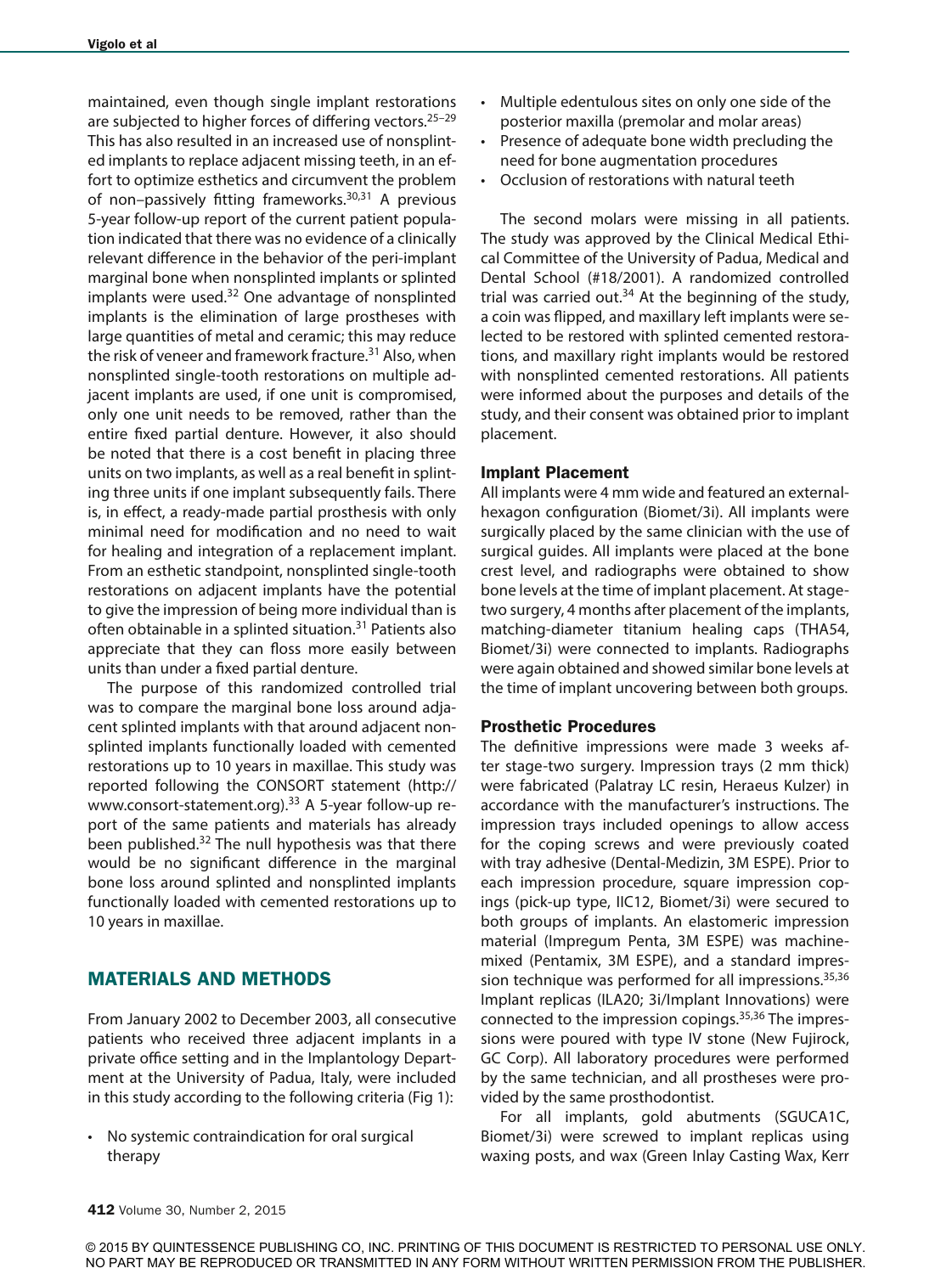

Fig 1 Flow diagram according to the CONSORT statement.

Dental Laboratory Products) was added directly to the gold cylinders following standard waxing procedures. The waxed cylinders were then invested in a carbonfree, phosphate-bonded investment (Ceramicor, Cendres & Métaux SA) and cast in a noble alloy (Esteticor Plus, Cendres & Métaux SA; composition: gold 45.0%, palladium 38.9%, silver 5.0%, indium 8.6%). The custom abutments were clinically screwed to implants using Gold-Tite screws (Biomet/3i) and torqued to 32 Ncm (Torque Driver CATDO, Biomet/3i).

Conventional metal-ceramic fixed partial restorations were fabricated for the patients who received multiple splinted restorations, and conventional metal-ceramic single crowns were fabricated for the patients who received multiple nonsplinted restorations. The occlusal surfaces in both types of prostheses were made with ceramic. All custom abutments were prepared by the technician with a chamfer preparation line, and all metal-ceramic restorations, splinted and nonsplinted, had a 0.4-mm-thick circumferential metal margin. For esthetic reasons, all margins were placed 1 mm subgingival on the buccal surfaces and at the gingival level on other surfaces. The restorations were handled carefully in the dental laboratory to avoid further contamination of the abutment surfaces.37 The occlusal surfaces of all restorations were designed to avoid premature occlusal contacts during lateral and protrusive movements. A canine-protected articulation was the occlusal scheme for all patients. Radiographs were obtained during all prosthetic phases (impression phase, abutment try-in, final try-in). All definitive restorations, splinted and nonsplinted, were bonded with provisional cement (Temp Bond NE, Kerr Italia).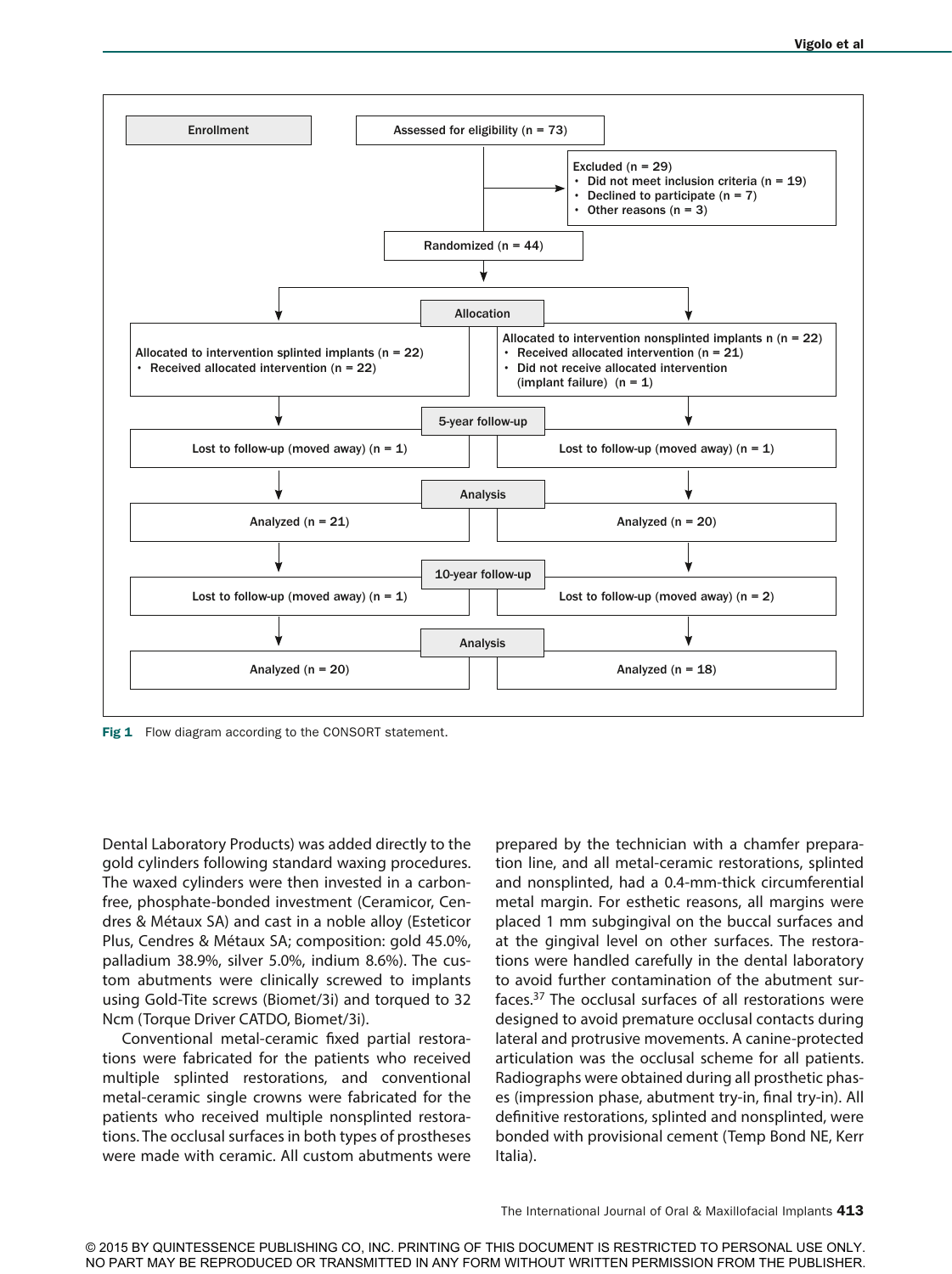

Fig 2a Radiograph showing three definitive splinted restorations in the maxillary left quadrant at the time of abutment and prosthesis placement.

Fig 2b Radiograph showing three definitive splinted restorations in the maxillary left quadrant 10 years after abutment and prosthesis placement.

Fig 2c Radiograph showing three nonsplinted definitive single-tooth restorations in the maxillary right quadrant at the time of abutment and prosthesis placement.

Fig 2d Radiograph showing three nonsplinted definitive single-tooth restorations in the maxillary right quadrant 10 years after abutment and prosthesis placement.

| <b>Table 1 Lengths of Implants Used</b> |         |                        |                    |  |
|-----------------------------------------|---------|------------------------|--------------------|--|
|                                         |         | <b>No. of implants</b> |                    |  |
| Implant length (mm)                     | Code    | <b>Splinted</b>        | <b>Nonsplinted</b> |  |
| 10                                      | OSS 410 | 26                     | 24                 |  |
| 11.5                                    | OSS 411 | 23                     | 22                 |  |
| 13                                      | OSS 413 | 17                     | 20                 |  |

#### Follow-up Procedures and Outcome Measures

The follow-up protocol included patient assessments every 3 months during the first year, every 6 months in the subsequent 5 years, and every 12 months in the remaining 5 years of the study. Outcome measures were:

- Implant failure. Implant survival was based on the absence of painful symptoms or paraesthesia, absence of peri-implant radiolucency during radiographic evaluation, clinical absence of mobility, and the absence of progressive marginal bone loss (mean vertical bone loss had to be < 0.2 mm annually after the first year in function). $38-40$  The clinical absence of mobility was confirmed visually and manually by percussing the implants vertically and horizontally with a metallic instrument and obtaining a pleasing "crystal" sound for both. No electronic devices were used to monitor initial degrees of implant mobility.
- Any biologic or prosthetic complications.
- Bone levels. These were assessed on radiographic films using a  $\times$ 6 magnifying lens, and measurements were rounded to the nearest 0.1 mm. The baseline measurement of marginal bone levels was

recorded at the time of definitive prosthetic restoration. The apical end of the smooth collar of the implants was considered the coronal reference point, whereas the crestal bone level was considered the apical reference point. Once a year, intraoral radiographic examinations were performed using the paralleling technique and an adjusted film-holding device. This device was designed to control imaging geometry by consistently placing the films at a standard distance from the x-ray cone, parallel to the long axis of the implant and perpendicular to the central ray, to allow standardization of consecutive radiographs (Figs 2a to 2d).<sup>41-46</sup> All radiographic measurements were performed by the same investigator, who was not involved in patient treatment. Radiographic measurements were performed at the time of definitive prosthetic restoration (T0), at 5 years after definitive prosthesis delivery (T1), and at the last follow-up appointment 10 years after implant placement (T2), always by the same assessor.

During the 10 years following prosthetic rehabilitation, disconnection and reconnection of the abutments was avoided to prevent bone loss, as described in previous animal studies.<sup>47</sup> The number and lengths of implants used are summarized in Table 1.

#### Methodologic Aspects

Comparisons of the amount of bone loss in each group at the 5- and 10-year follow-ups were performed using the two-sample Wilcoxon rank-sum (Mann-Whitney) test. The variable bone loss was normally distributed at the fifth year only. The  $\alpha$  level was fixed at  $P < .05$ .

© 2015 BY QUINTESSENCE PUBLISHING CO, INC. PRINTING OF THIS DOCUMENT IS RESTRICTED TO PERSONAL USE ONLY. NO PART MAY BE REPRODUCED OR TRANSMITTED IN ANY FORM WITHOUT WRITTEN PERMISSION FROM THE PUBLISHER.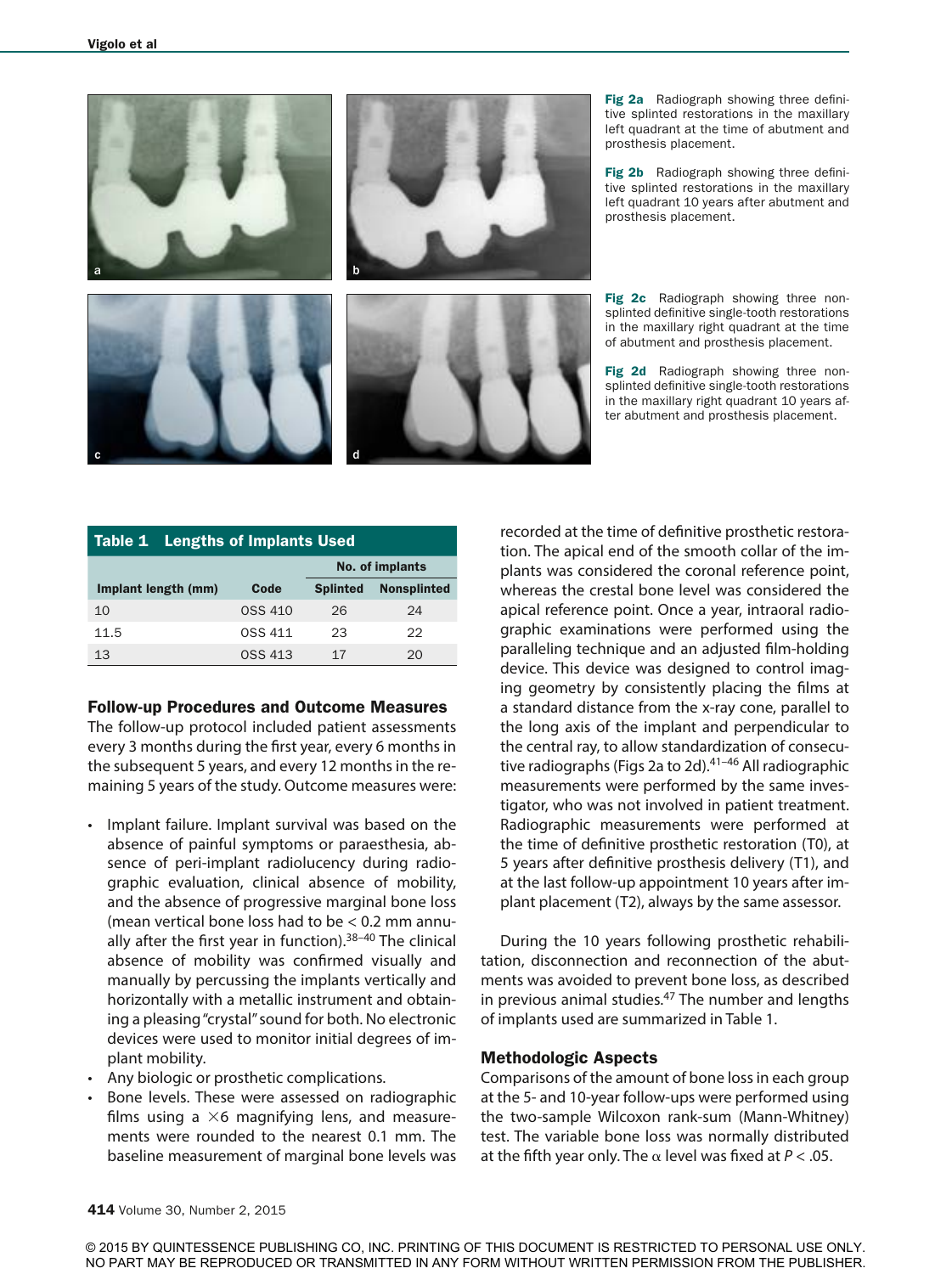

Fig 3 Box plots of the median amounts of bone loss in the nonsplinted and splinted groups at (*a*) 5 years and (*b*) 10 years after implant insertion and (*c*) during the interval from 5 to 10 years.

The reliability of the operator was calculated by the intraclass correlation coefficient (ICC). All data were statistically analyzed with STATA12 (StataCorp LP).

## RESULTS

The study ended at the time of the 10-year follow-up appointment of the last patient. One hundred thirtytwo implants were placed in 44 patients. At implant placement, patient age ranged from 37 to 58 years (mean age, 51 years). Twenty-three patients were women, and 21 were men.

Each of the 44 patients had received three implants, which were restored either with nonsplinted cemented restorations (nonsplinted group) or with splinted cemented restorations (splinted group). The proportion of subjects in each group was 50%.

Three implants in one patient failed at stage-two surgery, before the definitive prosthetic rehabilitation was completed (maxillary right implants). At the 5-year appointment, two patients, one per group, had moved away and were therefore lost to follow-up (six implants in total). At 10 years, three patients did not complete the study (nine implants total: one patient in the splinted group and two patients in the nonsplinted group). Therefore, 123 implants (21 patients in the splinted group and 20 patients in the nonsplinted group) were evaluated at the first follow-up, and 114 implants (20 patients in the splinted group and 18 patients in the nonsplinted group) were evaluated at the second follow-up.

During the surgeries, the postoperative period, and the follow-up visits, no patient showed any biologic complications, such as mucosal recession, peri-implantitis, peri-implant mucositis, or fistula, or any prosthetic complications, such as loosening of the abutments or crowns, fracture of the porcelain, or loosening of provisionally cemented definitive crowns. The emergence profile was carefully studied for all restorations; no food impaction events were detected in either group.

The changes in bone level between the two followup appointments were analyzed with a two-sample

#### Table 2 Statistical Analysis of the Amount of Bone Loss (mm) in Each Group at Different Time Intervals

| Time/group               | <b>Median bone loss (IQR)</b> | $P$ value* |
|--------------------------|-------------------------------|------------|
| 5 v                      |                               |            |
| Nonsplinted ( $n = 60$ ) | 0.8(0.2)                      | < .001     |
| Splinted ( $n = 63$ )    | 0.7(0.2)                      |            |
| 10 v                     |                               |            |
| Nonsplinted ( $n = 54$ ) | 1.3(0.2)                      | .0042      |
| Splinted ( $n = 60$ )    | 1.2(0.2)                      |            |
| 5 to 10 y                |                               |            |
| Nonsplinted ( $n = 60$ ) | 0.5(0.2)                      | .7171      |
| Splinted ( $n = 63$ )    | 0.5(0.2)                      |            |
|                          |                               |            |

IQR = interquartile range.

\*Two-sample Wilcoxon rank-sum (Mann-Whitney) test.

Wilcoxon rank-sum test (α level, *P* < .05). A nonparametric test had been applied because the variable bone loss did not show a normal distribution, as confirmed by the Shapiro-Wilk test ( $P < .001$ ). The data collected at 5 years only  $(P = .99)$  were distributed normally. Consequently, the Wilcoxon rank-sum test was more robust than the Student *t* test. The reliability of the operator was calculated by the ICC. The same operator repeated the measurements on 80 implants at 1 week after the first elaboration. The outcome was nonsignificant (ICC, 99.01%).

As reported in Table 2 and shown in box plots (Fig 3), at 5 years the splinted group showed mean bone loss of 0.7 mm (interquartile range [IQR], 0.2) and the nonsplinted group showed mean bone loss of 0.8 mm (IQR, 0.2) (*P* < .001). The same amount of difference (0.1 mm) was maintained until the last follow-up ( $P =$ .004): 1.3 mm (IQR, 0.2) in the nonsplinted group vs 1.2 mm (IQR, 0.2) in the splinted group. In fact, the change from 5 to 10 years was equal in the two groups (median 0.5 mm, IQR 0.2;  $P = .717$ ). In this statistical analysis, a significant difference between the two groups in the amount of bone loss was found. However, although it could be concluded that there was a difference not attributable to chance, 0.1 mm was not considered clinically meaningful 10 years after implant insertion.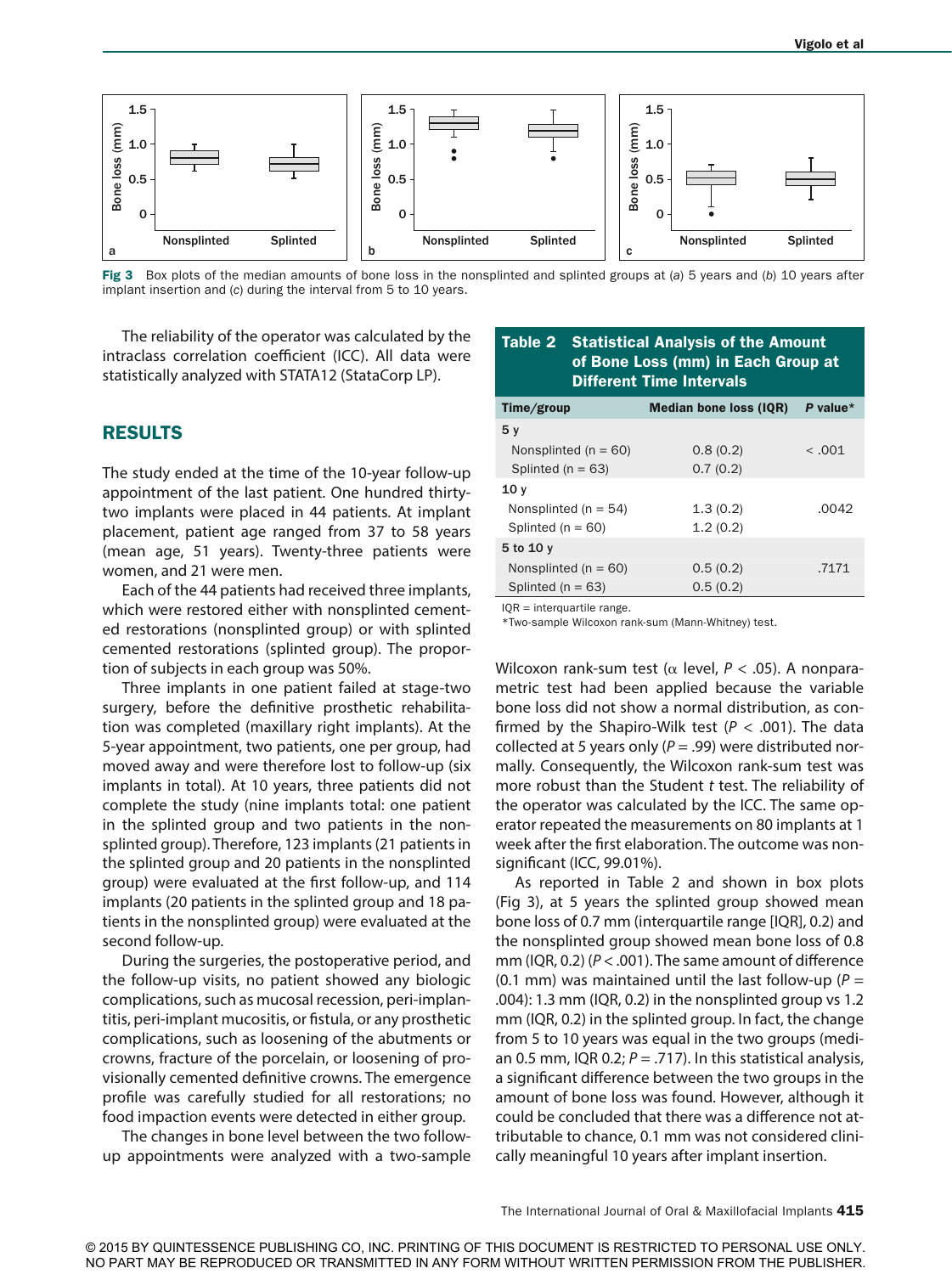#### **DISCUSSION**

This 10-year randomized controlled trial presents the results from 132 implants placed in 44 patients in 2002 and 2003. Adjacent implants were restored with metal-ceramic splinted restorations or with metal-ceramic nonsplinted restorations. These implants were evaluated radiographically for 10 years following prosthodontic rehabilitation with respect to peri-implant marginal bone levels. The bone level around the nonsplinted implants used in the present study was found to be equivalent to that observed around the splinted implants.

Three implants failed at stage-two surgery, before the definitive prosthetic rehabilitations were completed. One male patient, after implant surgery, had experienced some systemic cardiac complications, and it was decided that a removable partial denture would be more appropriate. No patient reported any prosthetic complications. No loosening of the abutment screws was seen in either group. Accurate evaluation of the occlusal scheme and the provision of appropriate variations in the occlusal contacts, both static and dynamic, may explain the lack of prosthetic complications, such as porcelain fracture and loosening of provisionally cemented definitive splinted or nonsplinted metal-ceramic restorations. All patients had a class I canine relationship, and canine-protected occlusion was maintained for all patients.

In this study, all patients who received three adjacent implants were included. Maxillary left implants were restored with splinted cemented restorations, and maxillary right implants were not splinted. In this study, one ideal inclusion criterion would have been implants with a direct occlusal load; however, this is difficult to accomplish in partial edentulism cases because of the different amounts of axial displacement between teeth and implants. Bone remodeling is related to the amount of load; the published data have suggested that functional loading of implants did not result in marginal bone loss. Therefore, splinted implants would typically be indicated in a clinical situation with a risk of mechanical overload to reduce the forces on implants and surrounding tissue.<sup>9-12,48-51</sup> One of the limitations of this study, therefore, is the absence of functional loading; it would be more interesting if functional loading was present and the distributions of occlusal loads could be evaluated. This includes, for example, immediate function with low primary stability, nonaxial loading, and narrow or short implants. In the majority of patients in both groups, the bone quality at implant sites as determined at the time of surgery was judged to be type 1 or type 2.52 All implants in both groups were 4 mm in diameter (Table 1).

Nonsplinted implant restorations can be a better treatment option when superior esthetics is essential. The results of the present clinical study indicate that nonsplinted implants can be successfully included in implant treatments. They showed an overall survival rate comparable to that obtained with splinted implants. Regarding bone loss, although the statistical analysis showed a significant difference between the two groups, the additional 0.1 mm of bone loss in the nonsplinted group after 5 years was not considered clinically meaningful. The null hypothesis was therefore accepted.

One limitation of this study may be represented by the measurement technique used in the research protocol. Accurate and reliable measurement methods are required to evaluate bone levels proximal to oral implants.42 All radiographs in this study were taken with a standardized film holder. This device was designed to control imaging geometry by consistently placing the films at a standard distance from the x-ray cone, parallel to the long axis of the implant and perpendicular to the central ray. The radiographic films were then evaluated with a  $\times$ 6 magnifying lens. However, a previous study compared the microscope-assisted measurement technique of standardized radiographs to a computer-assisted measurement technique. The computer technique showed low intraoperator and interoperator variability, and operators found fewer "unreadable" sites compared to the microscope technique.<sup>45</sup>

It should be emphasized that in this study only external-hexagon implants were used. However, similar conclusions were found for internal-connection implants.<sup>31</sup> Both groups were restored with cemented definitive prostheses; different results may be achieved using screw-retained restorations. Furthermore, the influence of the cementation space acting as a stress release when compared to the passivity problems associated with screw-retained prostheses should be examined.<sup>53-56</sup> In this study, many factors related to implant prostheses were not considered, including soft tissue thickness, implant positioning (buccolingual vs mesiodistal), the implant interdental and interarch distance, the contour of the prosthesis (square vs triangular), and adjacent restorations. Further studies would be helpful to determine to what degree these factors may influence the outcomes.

## CONCLUSIONS

Within the limitations of this investigation, the following conclusions can be drawn:

1. The peri-implant marginal bone level change around the nonsplinted implants used in the present study was comparable to that observed in splinted implants.

© 2015 BY QUINTESSENCE PUBLISHING CO, INC. PRINTING OF THIS DOCUMENT IS RESTRICTED TO PERSONAL USE ONLY. NO PART MAY BE REPRODUCED OR TRANSMITTED IN ANY FORM WITHOUT WRITTEN PERMISSION FROM THE PUBLISHER.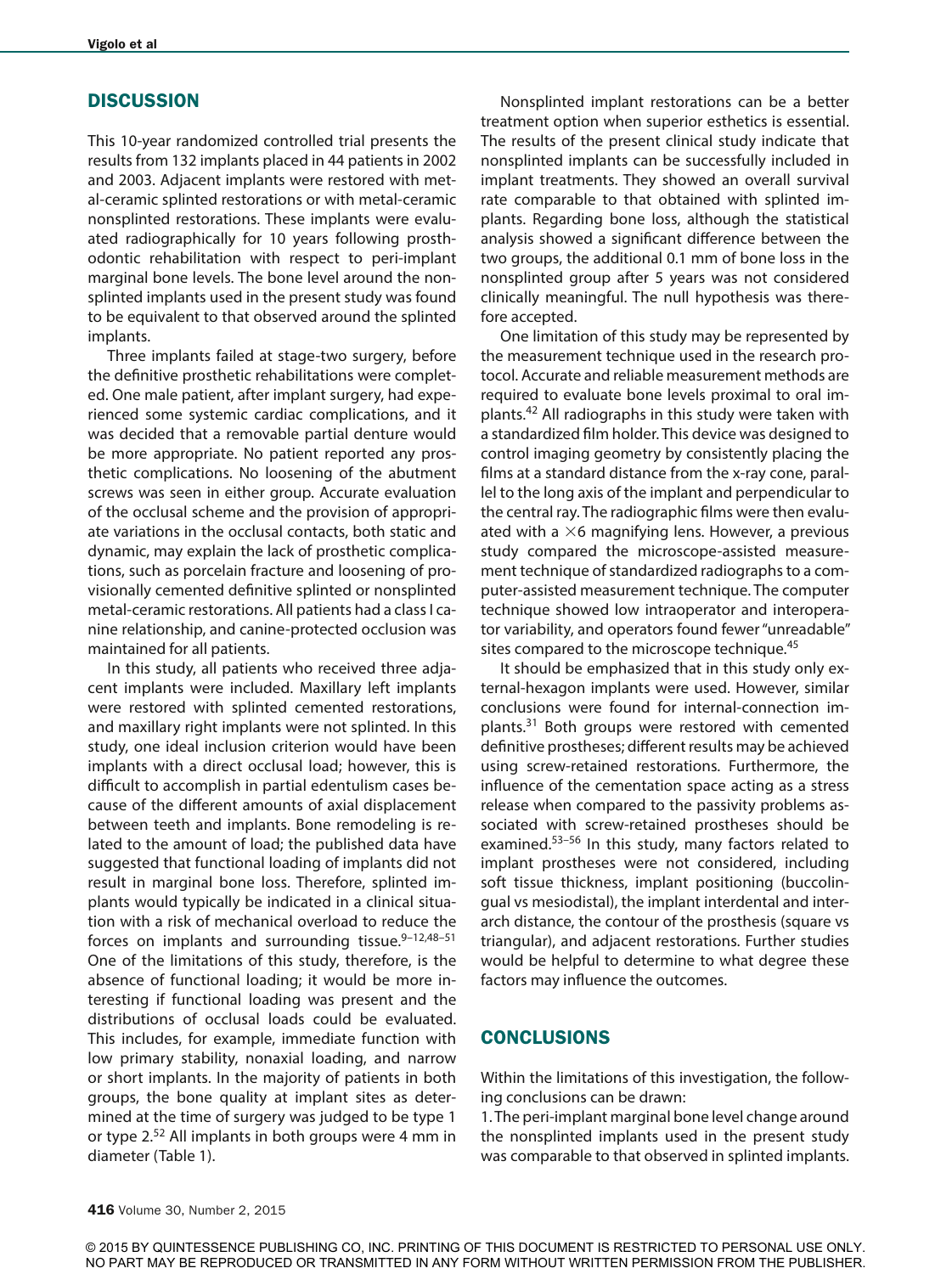The statistical analysis found a statistically significant difference between the two groups regarding the amount of bone loss. However, the difference of 0.1 mm was not considered clinically meaningful 10 years after implant insertion.

2. Multiple nonsplinted implants can be successfully included in many clinical situations.

## ACKNOWLEDGMENTS

The authors reported no conflicts of interest related to this study.

## REFERENCES

- 1. Smith DE, Zarb GA. Criteria for success of osseointegrated endosseous implants. J Prosthet Dent 1989;62:567–572.
- 2. Jung YC, Han CH, Lee KW. A 1-year radiographic evaluation of marginal bone around dental implants. Int J Oral Maxillofac Implants 1996;11:811–818.
- 3. Bragger U. Use of radiographs in evaluating success, stability and failure in implant dentistry. Periodontology 2000 1998;17:77–88.
- 4. Bragger U, Hafeli U, Huber B, Hammerle CHF, Lang NP. Evaluation of postsurgical crestal bone levels adjacent to non-submerged dental implants. Clin Oral Implants Res 1998;9:218–224.
- 5. Goodacre CJ, Kan JYK, Rungcharassaeng K. Clinical complications of osseointegrated implants. J Prosthet Dent 1999;81:537–552.
- 6. Adell R, Lekholm U, Rockler B, Brånemark PI. A 15-year study of osseointegrated implants in the treatment of the edentulous jaw. Int J Oral Surg 1981;10:387–416.
- 7. Lindquist LW, Rockler B, Carlsson GE. Bone resorption around fixtures in edentulous patients treated with mandibular fixed tissue-integrated prostheses. J Prosthet Dent 1988;59:59–63.
- 8. Becker W, Becker BE, Newman MG, Nyman S. Clinical and microbiologic findings that may contribute to dental implant failure. Int J Oral Maxillofac Implants 1990;5:31–38.
- 9. Quirynen M, Naert I, van Steenberghe D. Fixture design and overload influence marginal bone loss and fixture success in the Brånemark system. Clin Oral Implants Res 1992;3:104–111.
- 10. Tonetti MS, Schmid J. Pathogenesis of implant failures. Periodontol 2000 1994;4:127–138.
- 11. Isidor F. Loss of osseointegration caused by occlusal load of oral implants. A clinical and radiographic study in monkeys. Clin Oral Implants Res 1996;7:143–152.
- 12. Isidor F. Histological evaluation of peri-implant bone at implants subjected to occlusal overload or plaque accumulation. Clin Oral Implants Res 1997;8:1–9.
- 13. Cochran DL, Hermann JS, Schenk RK, Higginbottom FL, Buser D. Biologic width around titanium implants. A histometric analysis of the implanto-gingival junction around unloaded and loaded nonsubmerged implants in the canine mandible. J Periodontol 1997;68:186–198.
- 14. Hermann JS, Cochran DL, Nummikoski PV, Buser D. Crestal bone changes around titanium implants. A radiographic evaluation of unloaded nonsubmerged and submerged implants in the canine mandible. J Periodontol 1997;68:1117–1130.
- 15. Cochran DL, Nummikoski PV, Higginbottom FL, Hermann JS, Makins SR, Buser D. Evaluation of endosseous titanium implant with a sandblasted and acid-etched surface in the canine mandible: Radiographic results. Clin Oral Implants Res 1996;7:240–252.
- 16. Hammerle CH, Bragger U, Burgin W, Lang NP. The effect of subcrestal placement of the polished surface of ITI implants on marginal soft and hard tissues. Clin Oral Implants Res 1996;7:111–119.
- 17. Barbier L, Schepers E. Adaptive bone remodelling around oral implants under axial and nonaxial loading conditions in the dog mandible. Int J Oral Maxillofac Implants 1997;12:215–223.
- 18. Norton MR. An in vitro evaluation of the strength of an internal conical interface compared to a butt joint interface in implant design. Clin Oral Implants Res 1997;8:290–298.
- 19. Hansson S. Implant-abutment interface: Biomechanical study of flat top vs. conical. Clin Implant Dent Relat Res 2000;2:33–41.
- 20. Hansson S. A conical implant-abutment interface at the level of the marginal bone improves the distribution of stresses in the supporting bone. An axisymmetric finite element analysis. Clin Oral Implants Res 2003;14:286–293.
- 21. Hermann JS, Buser D, Schenk RK, Cochran DL. Crestal bone changes around titanium implants. A histometric evaluation of unloaded non-submerged and submerged implants in the canine mandible. J Periodontol 2000;71:1412–1424.
- 22. Grunder U, Gracis S, Capelli M. Influence of the 3-D bone-to-implant relationship on esthetics. Int J Periodontics Restorative Dent 2005; 25:113–119.
- 23. Wang TM, Leu LJ, Wang J, Lin LD. Effects of prosthesis materials and prosthesis splinting on peri-implant bone stress around implants in poor-quality bone: A numeric analysis. Int J Oral Maxillofac Implants 2002;17:231–237.
- 24. Guichet DL, Yoshinobu D, Caputo AA. Effect of splinting and interproximal contact tightness on load transfer by implant restorations. J Prosthet Dent 2002;87:528–535.
- 25. Kemppainen R, Eskola S, Ylipaavalniemi P. A comparative prospective clinical study of two single-tooth implants: A preliminary report of 102 implants. J Prosthet Dent 1997;77:382–387.
- 26. Palmer R, Palmer PJ, Smith B. A 5-year prospective study of Astra single tooth implants. Clin Oral Implants Res 2000;11:179–182.
- 27. Puchades-Roman L, Palmer R, Palmer P, Howe L, Ide M, Wilson R. A clinical, radiographic, and microbiologic comparison of Astra Tech and Brånemark single tooth implants. Clin Implant Dent Relat Res 2000;2:78–84.
- 28. Norton MR. The Astra Tech single-tooth implant system: A report on 27 consecutively placed and restored implants. Int J Periodontics Restorative Dent 1997;17:575–583.
- 29. Norton MR. Marginal bone levels at single tooth implants with a conical fixture design. The influence of surface macro- and microstructure. Clin Oral Implants Res 1998;9:91–99.
- 30. Solnit GS, Schneider RL. An alternative to splinting multiple implants: Use of the ITI system. J Prosthodont 1998;7:114–119.
- 31. Norton MR. Multiple single-tooth implant restorations in the posterior jaws: Maintenance of marginal bone levels with reference to implant-abutment microgap. Int J Oral Maxillofac Implants 2006; 21:777–784.
- 32. Vigolo P, Zaccaria M. Clinical evaluation of marginal bone level change of multiple adjacent implants restored with splinted and non-splinted restorations: A 5-year prospective study. Int J Oral Maxillofac Implants 2010;25:1189–1194.
- 33. Schulz KF, Altman DG, Moher D, for the CONSORT Group. CONSORT 2010 Statement: Updated guidelines for reporting parallel group randomised trials. Ann Intern Med 2010;152:726–732.
- 34. Jokstad A, Braegger U, Brunski JB, Carr AB, Naert I, Wennerberg A. Quality of dental implants. Int Dent J 2003;53:409–443.
- 35. Vigolo P, Majzoub Z, Cordioli G. In vitro comparison of master casts accuracy for single tooth implant replacement. J Prosthet Dent 2000;83:562–566.
- 36. Vigolo P, Majzoub Z, Cordioli G. Evaluation of the accuracy of three techniques used for multiple implant abutment impression. J Prosthet Dent 2003;89:86–192.
- 37. Jemt T. Customized titanium single-implant abutments: 2-year follow-up pilot study. Int J Prosthodont 1998;11:312–316.
- 38. Albrektsson T, Zarb G, Worthington P, Eriksson AR. The long-term efficacy of currently used dental implants. A review and proposed criteria of success. Int J Oral Maxillofac Implants 1986;1:11–25.
- 39. Albrektsson T, Zarb GA. Determinants of correct clinical reporting. Int J Prosthodont 1998;11:517–521.
- 40. Zarb GA, Albrektsson T. Consensus report: Towards optimized treatment outcomes for dental implants. J Prosthet Dent 1998;80:641.
- 41. Cordioli G, Castagna S, Consolati E. Single tooth implant rehabilitation: A retrospective study of 67 implants. Int J Prosthodont 1994; 7:525–531.

The International Journal of Oral & Maxillofacial Implants 417